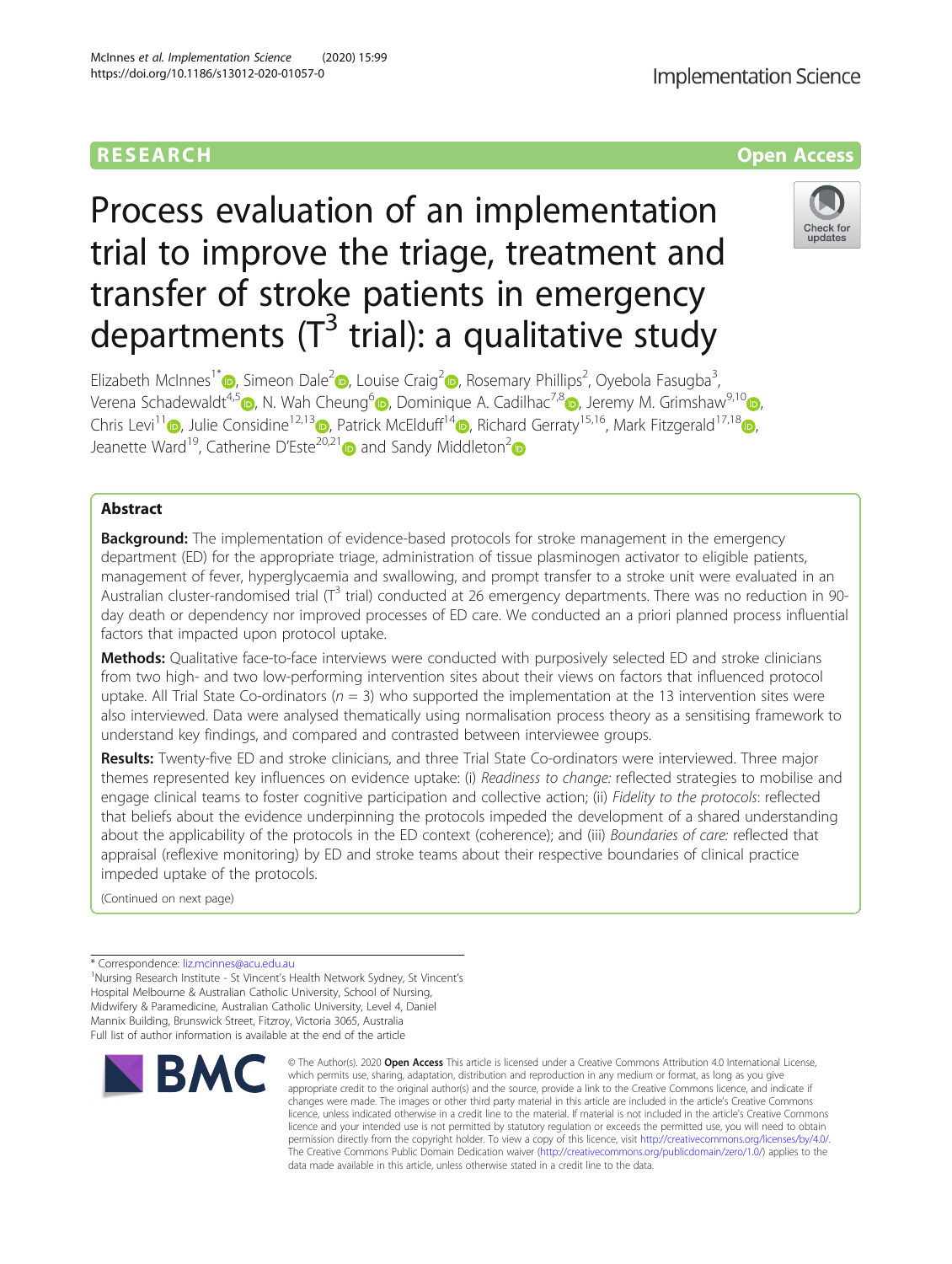#### (Continued from previous page)

**Conclusions:** Despite initial high 'buy-in' from clinicians, a theoretically informed and comprehensive implementation strategy was unable to overcome system and clinician level barriers. Initiatives to drive change and integrate protocols rested largely with senior nurses who had to overcome contextual factors that fell outside their control, including low medical engagement, beliefs about the supporting evidence and perceptions of professional boundaries. To maximise uptake of evidence and adherence to intervention fidelity in complex clinical settings such as ED cost-effective strategies are needed to overcome these barriers.

Trial registration: Australian New Zealand Clinical Trials Registry ([ACTRN12614000939695](https://www.anzctr.org.au/Trial/Registration/TrialReview.aspx?ACTRN=12614000939695)).

Keywords: Process evaluation, Normalisation process theory, Acute stroke, Emergency departments, Qualitative design

#### Contributions to the literature

- Process evaluations are important to conduct alongside complex implementation trials. Their value is particularly evident when a multicomponent, evidence-based intervention informed by a theoretical behaviour change framework did not change clinician behaviour or patient outcomes.
- This a priori planned process evaluation, informed by the Normalisation Process Theory, identified complex individual and contextual factors that hindered uptake of evidence based protocols for acute stroke that could not be overcome in emergency departments (ED).
- These findings contribute to the body of knowledge about the implementation of research evidence into clinical practice in the complex ED setting and will help guide the implementation of future interventions for acute stroke care in the ED.

#### Background

Worldwide, stroke is a major cause of mortality and disability [[1\]](#page-11-0). In 2016, there were 13.7 million new stroke cases and 5.5 million deaths from stroke and incidence of stroke are increasing in some countries including east Asia and sub-Saharan Africa [\[1](#page-11-0)]. Costs associated with stroke care are substantial. A population-based cost analysis of 32 European countries estimated 60 billion euros, with health care accounting for 27 billion euros (45%) [\[2](#page-11-0)]. In Australia, expenditure related to stroke is estimated to cost the economy around \$5 billion per annum  $[3]$  $[3]$  $[3]$ .

Evidence-based stroke care can improve survival following stroke [\[4](#page-11-0)]. National clinical guidelines include recommendations for rapid clinical assessment, early diagnosis, and evidence-based management of patients with stroke in the emergency department (ED) [\[5](#page-11-0)]. Essential protocol elements include appropriate triage (categories 1 or 2 are recommended in Australia for patients with neurological deterioration) [\[6](#page-11-0)]; administration of tissue plasminogen activator (thrombolysis) for eligible patients; prompt transfer to an acute stroke unit; and, as shown in our earlier trial, management of fever, hyperglycaemia and swallowing  $[4, 5]$  $[4, 5]$  $[4, 5]$  $[4, 5]$ . Given that there are demonstrated health and economic benefits from implementing evidence-based stroke protocols with an estimated cost saving of \$281 million a year, delivering evidence-based care in the ED could have the potential to further improve patient outcomes nationally and internationally [\[7,](#page-11-0) [8\]](#page-11-0).

Delivering optimal evidence-based care to patients with stroke in EDs, whilst managing other patients with a broad range of illnesses and injuries of varying severity and clinical urgency is challenging [\[8](#page-11-0), [9\]](#page-11-0). Hence, providing EDs with support to deliver evidence-based triage, treatment and transfer of patients presenting with acute stroke has the potential to improve multidisciplinary care and patient outcomes.

A prospective, multicentre, parallel-group and clusterrandomised controlled trial (C-RCT) was undertaken to evaluate the effect of a multicomponent evidence-based intervention to improve the Triage, Treatment and Transfer  $(T^3)$  and 90-day health outcomes of acute stroke patients in 26 Australian EDs across three states and one territory  $[10]$  $[10]$ . The intervention (Table [1\)](#page-2-0) was based on one that previously had been successfully used in stroke units (QASC trial) [\[4](#page-11-0)] and consisted of multidisciplinary supported, nurse-led evidence-based protocols and an implementation strategy informed by behavioural change theory and the Theoretical Domains Framework  $[11-13]$  $[11-13]$  $[11-13]$ . While there were a priori minimum care elements and a fixed evidence-based implementation strategy, flexible local implementation adaptation was permitted, and regular proactive and reactive implementation support was given to the two nursing clinical champions at each intervention site (one a stroke senior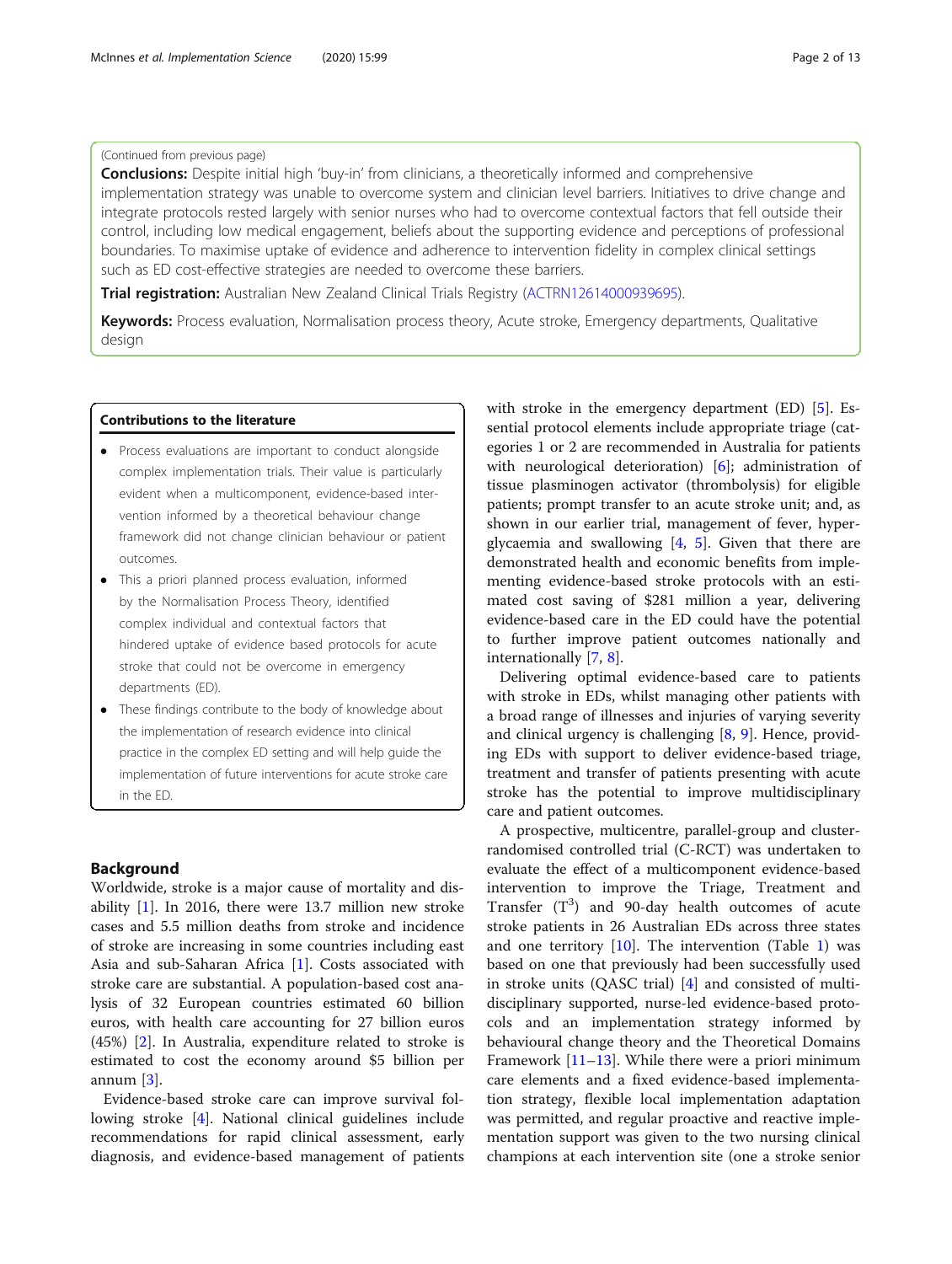#### <span id="page-2-0"></span>**Table 1**  $T^3$  Trial intervention components

### $\overline{T^3}$  clinical protocols

#### **Trigge**

• All patients presenting with signs and symptoms of suspected stroke should be triaged to Australasia Triage Scale (ATS) categories 1 or 2 (seen within 10 min)

#### Treatment

Thrombolysis (tissue-type plasminogen activator)

- All patients to be assessed for thrombolysis eligibility
- All eligible patients to receive thrombolysis

#### Fever

- All patients to have their temperature taken on admission to emergency department (ED) and then at least four hourly whilst they remain in ED
- Treat temperature 37.5 °C or greater with paracetamol within 1 h

#### Sugar

- Formal venous (laboratory) blood glucose level (BGL) on admission to ED
- Record finger prick BGL on ED admission and monitor finger prick BGL every 6 h (or greater if elevated)
- Administer insulin to all patients with BGL > 10 mmol/L (180 mg/dL) within 1 h

#### Swallow

- Patients remain Nil By Mouth until a swallow screen by non-speech pathologist (SP) or swallow assessment by SP performed, i.e.:
	- No oral food or fluids to be given prior to swallow screen by non-SP or swallow assessment by SP
	- No oral medications administered prior to swallow screen by non-SP or swallow assessment by SP
- All patients who fail the screen are to be assessed by a SP

#### **Transfer**

- All patients with stroke to be discharged from ED within 4 h
- All patients with stroke to be admitted to the hospital's stroke unit

#### $T<sup>3</sup>$  Implementation strategy

#### Multidisciplinary Workshops $\epsilon$

Workshop 1 - Barriers and Enablers Assessment (one at each site, 60 min)

- To present the details of the trial
- To identify the local barriers and enablers
- To identify the local site clinical champion
- Workshop 2 Action Plan (one at each site, 60 min)
	- To discuss the action plan to address the barriers
	- To ascertain the actions already taken to address the barriers
- To identify the new local barriers

#### Didactic and interactive education<sup>a</sup> (minimum one at each site, 30 min)

- A 20-min PowerPoint presentation and a 10-min discussion
- An 8-min video developed by an academic ED nurse clinician/opinion leader

#### Use of clinical opinion leaders

• Key national clinical opinion leaders at Workshop 1 and available as needed for any site-requested queries

• Clinical champions from ED and stroke unit

• Reminders

- Reminder poster to display in ED- and pocket-sized card to attach to ID lanyard for staff
- Proactive direct contact every 6 weeks in the form of the following:
	- Site visits every 3 months (face-to-face) using an action plan
	- Teleconferences every 3 months with clinical champions and site coordinator using an action plan
- Emails—reactive and monthly proactive emails
- Telephone support—reactive
- Telephone support—reactive and as needed

"On admission" defined as within 60 min of arrival to ED. Four hourly defined as within 4.5 h. Six hourly defined as within 6.5 h <sup>a</sup> <sup>a</sup>Face-to-face multidisciplinary group sessions held at each intervention site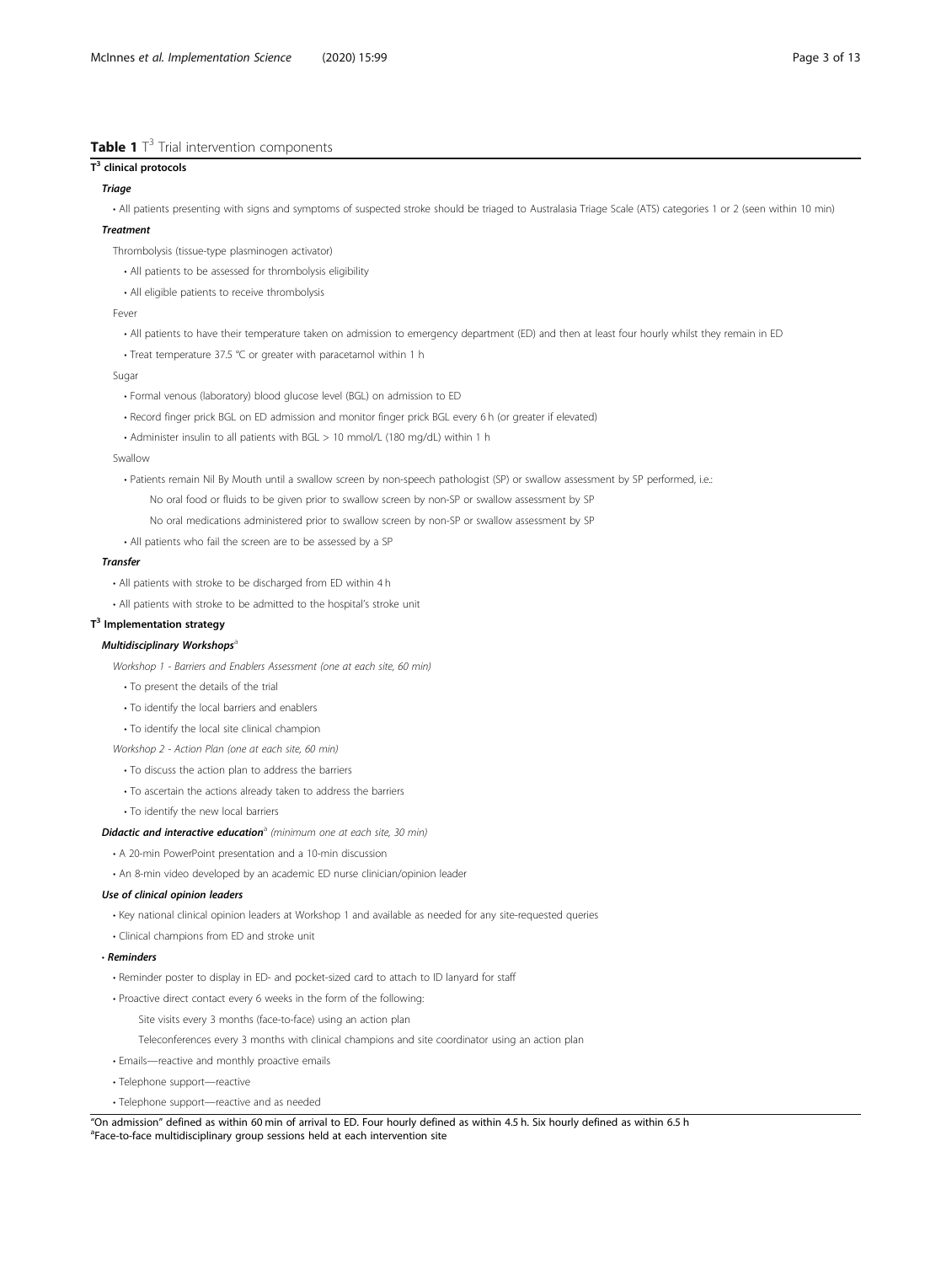nurse and one a senior emergency nurse) by Trial State Co-ordinators. The ED Directors at each intervention site agreed to support implementation. While the intervention was delivered as planned at the cluster level, there was no statistically significant difference between patients in the intervention and control groups for 90 day death or dependency and no improvements in ED clinician behaviour for key ED stroke care practices [[10\]](#page-11-0)

Process evaluations are conducted following a pragmatic implementation trial such as the  $T<sup>3</sup>$  Trial and seek to understand the factors that influence intervention uptake [[14](#page-12-0)]. Normalisation process theory (NPT) can be used to understand processes associated with the implementation, embedding and integration of new practices in complex and dynamic health settings [\[15](#page-12-0), [16](#page-12-0)]. The NPT concepts of coherence (does the new practice make sense?), cognitive participation (how engaged are individuals with practice change), collection action (how were the new practices integrated and use facilitated) and reflexive monitoring (value of and impact of the new practices on the team) focus on individual collective and contextual influences and are useful for exploring and understanding protocol uptake in complex settings [[15,](#page-12-0) [16\]](#page-12-0). As we had planned a priori to undertake a process evaluation at the end of the trial, the NPT was considered to provide a useful sensitising framework for understanding what facilitated or hindered implementation uptake of the T3 protocols. The aim of this qualitative process evaluation was to understand from the viewpoint of those involved in implementation, the factors that influenced the adoption of evidence-based protocols in the management of acute stroke presentation in the ED and to identify barriers and facilitators to protocol implementation and uptake.

#### Methods

This qualitative process evaluation was designed prior to commencement of the C-RCT and conducted from mid-August to late September 2017 following the conclusion of the  $T^3$  Trial which is detailed elsewhere [\[10\]](#page-11-0) (see Fig. 1). Frameworks for the design and reporting of the process evaluation of complex interventions developed by the United Kingdom (UK) Medical Research Council [\[14](#page-12-0)] and C-RCTs [\[17](#page-12-0)] informed the design, conduct and reporting of this study. A qualitative descriptive design [\[18\]](#page-12-0) was used to interview two groups of participants: ED and stroke clinicians involved in the implementation of the  $T<sup>3</sup>$  clinical protocols and the Trial State Co-ordinators who were responsible for supporting the intervention sites. Qualitative descriptive design was chosen as it enables a rich description of first-hand experiences or an event that is grounded in the participants' words. Although the Theoretical Domains Framework was useful for characterising potential barriers to the implementation of the T3 protocols and for informing the development of the intervention strategy [[11](#page-11-0)–[13](#page-11-0)], the normalisation process theory (NPT) informed the interview guide and analysis and was chosen because it emphasises the role of individual interactions and collective working in implementation processes.

#### Setting

The  $T<sup>3</sup>$  Trial enrolled 26 hospitals in three Australian states (New South Wales, Victoria, Queensland) and the Australian Capital Territory that had a 24-h emergency

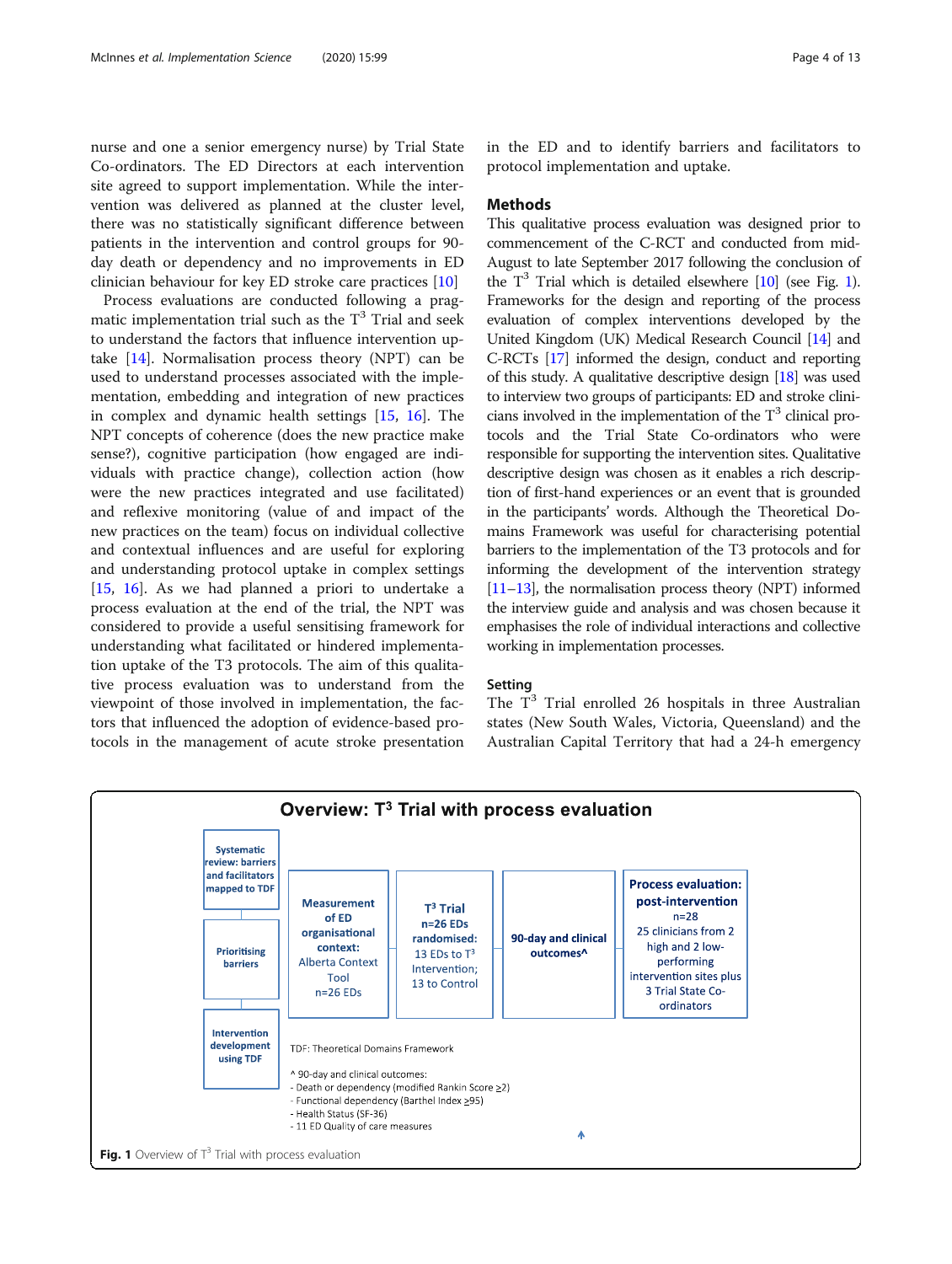department and dedicated stroke units and randomly allocated 13 EDs to the intervention group and 13 to the control group.

#### Sampling

#### Hospitals for process evaluation

For each of the 13 intervention sites, processes of care data for the 13 components of the  $T<sup>3</sup>$  clinical protocols were obtained from the medical record of each patient trial participant [[11\]](#page-11-0) and a score out of 13 allocated for the number of processes of care correctly adhered to. An average score for each of the 13 EDs was calculated and then EDs were ranked from highest to lowest performing and divided into quartiles. Two EDs were randomly selected by an independent statistician from the top and bottom quartiles where the  $T<sup>3</sup>$  clinical protocol uptake was 'good' (two high-performing sites) and 'poor' (two low-performing sites).

#### Participants for process evaluation interviews

From the four intervention hospitals classified as highand low-performing as described above, purposive maximum variation sampling was used to select participants amongst different disciplines for the interview (Table 2). Participants had to have been either engaged in the direct care of patients with stroke during the  $T^3$  Trial and/ or had local oversight of the implementation of the  $T<sup>3</sup>$ clinical protocols. The sample included more nurses as the protocols were designed to be nurse-led with two nurse clinical champions at each site, hence the sample included more nurses. ED Medical Directors, as leaders had a key role in endorsing and influencing the use of the protocols. The three Trial State Co-ordinators, who all had a health background (nursing or psychology), were also approached to be interviewed. Participants provided written consent.

#### Data collection

The semi-structured interview guide was designed to facilitate exploration of participants' views of factors that influenced the introduction, implementation and

embedding of the  $T<sup>3</sup>$  clinical protocols into practice. This comprised open-ended questions about the participant's role in implementation; their views on whether clinical teams understood what was required of them in relation to implementation and protocol use; their views on barriers and facilitators to protocol uptake including organisational, workplace and individual factors and views on sustainability. NPT concepts [\[15,](#page-12-0) [16](#page-12-0)] informed the interview guide as follows: whether the aims and benefits of the T3 protocols were understood (coherence); actions implemented to facilitate staff awareness and engagement in protocol use (cognitive participation); how protocol uptake was facilitated (collective action); and whether and how the protocols impacted upon roles, responsibilities and care delivery (reflexive monitoring) [\[15](#page-12-0), [16\]](#page-12-0). Interview schedules for the hospital clinicians and Trial State Co-ordinators contained a core set of similar questions plus additional questions that reflected their different roles. The interview schedule was pilot-tested for meaningfulness and clarity in two mock interviews and minor revisions were made.

Interviews were conducted 12 months after cessation of the intervention. Interviewers were independent from the study investigator team and whilst not blinded to site classification (low- or high-performing site) were unaware of each site's individual performance data and were blinded to the trial results. Emergency nurses participated in group interviews at each site as it was difficult to schedule individual interviews because of the unpredictable nature of bedside clinical work. Participants were assured of the confidentiality of their and their organisations' identity through the use of pseudonyms. All interviews were audio-recorded, anonymised and professionally transcribed.

#### Analysis

Demographic and professional data were summarised using means and counts as appropriate. Analysis of narrative interview data involved three stages. The interview framework was transposed into a matrix that was used to manage data from each of the four research sites.

Table 2 Description of participants by group

| Participant group                | <b>Description</b>                                                                                                                                                                                   |
|----------------------------------|------------------------------------------------------------------------------------------------------------------------------------------------------------------------------------------------------|
| ED medical director              | Partner researcher and senior medical officer responsible for delivery of ED medical services and for supporting<br>implementation                                                                   |
| ED nurse unit manager            | Emergency department nurse manager with detailed knowledge of ED clinical operation.                                                                                                                 |
| ED clinical champion             | Senior emergency nurse clinician/educator from participating hospital's ED appointed as clinical champion to support<br>intervention implementation and liaise with the Trial State Co-ordinator     |
| Stroke unit clinical<br>champion | Senior nurse clinician or educator from participating hospital's stroke unit appointed as clinical champion to support<br>intervention implementation and liaise with ED clinical champion           |
| ED nurse                         | Nurses involved in delivery of emergency care                                                                                                                                                        |
| Trial state co-ordinator         | Nurse/psychology graduate employed to provide support to intervention sites to address barriers (one co-ordinator each<br>for New South Wales/Australian Capital Territory, Victoria and Queensland) |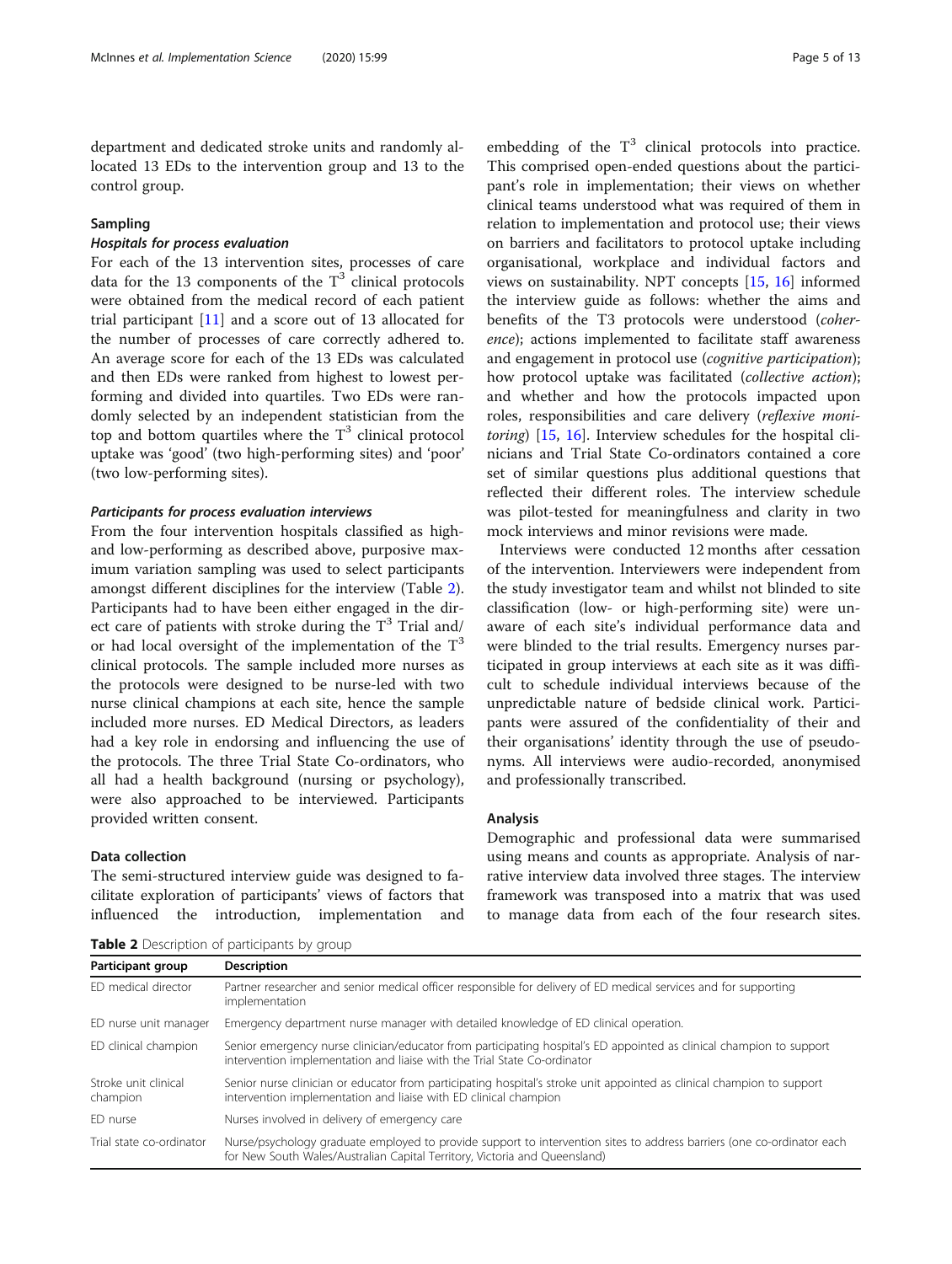Data were imported into the matrices and partitioned by a professional group, then organised and coded. First, deductive content analysis with open coding was performed guided by, but not limited to, NPT concepts which provided a sensitizing framework for key findings. The second stage, code reduction, was achieved by convergence of codes that related to similar data and was conducted both within and across professional groups and then research sites. All data matrices were crosschecked to identify the stability of codes within the interview framework and across professional groups and research sites [[19\]](#page-12-0). A third analytical step identified a set of themes and sub-themes. To minimise researcher bias, the researchers initially coded transcripts independently and then met to discuss and compare codes and themes. Discrepancies were discussed and resolved. When needed, the researchers consulted the transcripts to ensure consistent interpretation and also linked participant quotes to the themes to illustrate clear links between the agreed themes and the data. The data were judged as saturated when no new issues or insights between sites or between participant groups were reported.

#### Ethics

Approval was obtained from the Human Ethics Research Committees (HRECs) from the Australian Catholic University (2012 16 N), Sydney Local Health District (Royal Prince Alfred Hospital Zone) (HREC/ 12/RPAH/32) (NSW Lead Ethics Committee) and other multiple sites.

#### Results

#### Characteristics of participants

A total of twenty-eight interviews were completed; 25 clinicians and 3 Trial State Co-ordinators (Table 3). Ten emergency nurses were interviewed in groups comprising of 2–3 participants per session. The duration of the interviews was between 30 and 45 min. Overall, the responses were highly consistent across the four sites and participant groups.

Three main themes with sub-themes were identified that captured the major factors to the uptake of the  $T<sup>3</sup>$  clinical protocols and were linked to NPT concepts (Table [4\)](#page-6-0).

#### Readiness to change Mobilising teams

In terms of the benefits of participating in the trial, most participants cited that improved patient outcomes were a motivating factor for practice change. Emergency department nurses and clinical champions, in particular, articulated valuing the opportunity to 'make a difference' to patient outcomes. The importance of clinical champions in leading implementation and facilitating staff across all shifts and across the ED and Stroke teams, to 'pull together' was emphasized.

[The] clinical champion needs time and ability to drive the protocols daily in ED. Needs to be really tenacious and live and breathe the protocols (Stroke Unit Senior Nurse)

It's been really good building up relationships with the stroke team because often you get caught in your little silos (Senior Emergency Nurse)

The extent of staff movement and the volume of staff in the ED meant that frequently clinical champions had to Educate clinicians at the point of care with a patient in front of them (Senior Emergency Nurse) to ensure that good coverage of education about the protocols across staff groups. However, clinical champions reported challenges in relation to engaging medical staff and some participants expressed the view that a medical clinical champion was needed as well to help drive change across the multidisciplinary team and to support education about the protocols:

Medical head of department needed to stamp authority, otherwise you struggle to have any impact (Stroke Unit Senior Nurse)

(You) need also medical champions – not just nurse champions (Trial State Co-ordinator)

The lack of medical support resulted in clinical champions feeling solely responsible for implementation, staff

**Table 3** Demographic and professional characteristics of participants ( $n = 28$ )

| Participant group                         | Median number of years in ED or stroke care (range) | Sex ratio female/male |  |
|-------------------------------------------|-----------------------------------------------------|-----------------------|--|
| ED medical director $(n = 4)$             | 18.5 (15-20)                                        | All males             |  |
| ED nurse unit manager $(n = 3)$           | $18.0(16-20)$                                       | All females           |  |
| ED clinical champion $(n = 4)$            | $13.5(8-20)$                                        | 3:1                   |  |
| Stroke unit clinical champion ( $n = 4$ ) | $9.0(4-13)$                                         | 3:1                   |  |
| ED nurse $(n = 10)$                       | $6.8(2.5-12)$                                       | All females           |  |
| Trial state co-ordinator ( $n = 3$ )      | N/A                                                 | All females           |  |
|                                           |                                                     |                       |  |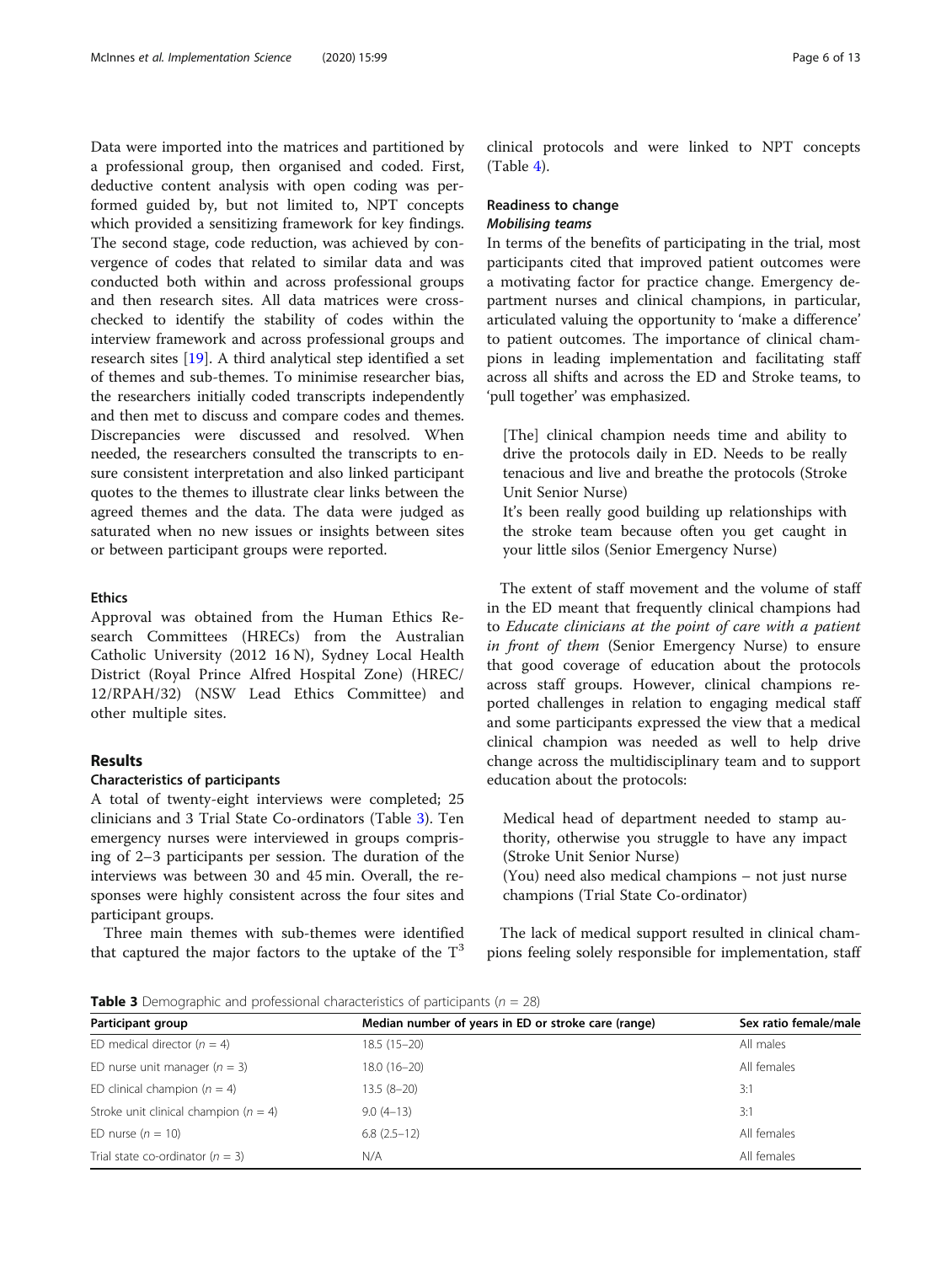#### <span id="page-6-0"></span>Table 4 Themes and sub-themes

| Themes and sub-themes                                                                           | Normalisation process theory concept                                                                                                                                                       |
|-------------------------------------------------------------------------------------------------|--------------------------------------------------------------------------------------------------------------------------------------------------------------------------------------------|
| Readiness to change<br>Mobilising teams<br>Authority to implement                               | <b>Cognitive participation and collective action:</b> Perceived authority of nurse clinical champions to drive change<br>resulted in challenges in achieving collective engagement.        |
| <b>Fidelity to protocols</b><br>Engaging with the<br>evidence<br>Adherence versus<br>adaptation | <b>Coherence:</b> Beliefs about the evidence underpinning the protocols impeded the development of a shared<br>understanding about the applicability of aspects of the protocols in the ED |
| <b>Boundaries of care</b><br>Defining professional<br><b>boundaries</b><br>Care trajectory      | Reflexive monitoring: The extent to which the protocols were implemented was influenced by perceptions of clinical<br>roles and responsibilities throughout the patient trajectory.        |

education and for mobilising collective interdisciplinary momentum for practice change.

#### Authority to implement

The  $T<sup>3</sup>$  clinical protocols were multidisciplinary but designed to be nurse-led. The clinical champions at each hospital were required to drive implementation and to ensure that clinical practice aligned with the protocols. Participants (nursing and medical) stated that the importance of the authority of nursing to implement the protocol and drive practice change was central to whether protocol uptake occurred. While some participants reported that the protocols gave authority to clinical champions when negotiating collaboration over aspects of stroke patient care, other participants felt that clinical champions needed to be 'more authoritative when implementing evidence' (Stroke Unit Senior Nurse). Trial State Co-ordinators expressed the belief that clinical champions varied in their ability to be influential, to obtain ongoing buy-in from colleagues and to navigate clinical boundaries and build inter-disciplinary relationships:

It all relates back to team dynamics and also the type of leaders and how people are respected and listened to within the team. I felt that sometimes (a clinical champion) didn't get the respect and support from the medical lead. It was like the clinical champion was a little bit powerless (Trial State coordinator)

Promoting the multidisciplinary protocols as nurse-led was also perceived to hamper a shared understanding of the protocols as multidisciplinary:

… if you're going to refer to nurse-led changes, then doctors would instantly assume, that's for nurses, I don't need to be doing that. I feel like that feeds the silo approach and it would be better to say interdisciplinary protocols (Emergency nurse)

In summary, achieving multidisciplinary education and medical engagement was challenging for clinical champions who were perceived to 'lack authority' or have insufficient authority to ensure collective investment in the implementation of the protocols.

#### Fidelity to protocols

#### Engaging with the evidence

Participant feedback reflected variable engagement with the research evidence underpinning the protocols, despite the supporting evidence and rationale being presented at multidisciplinary workshops and at individual meetings with stroke, ED and endocrinology medical staff. A number of participants reported that they or others in the ED team expressed beliefs at odds with aspects of the evidence on which the protocols (and supporting national and international guidelines) were predicated. This was especially the case for the efficacy of thrombolysis; management of fever at 37.5 °C and the threshold for treating hyperglycaemia (see Table [1\)](#page-2-0).

Resistance to operationalising the  $T<sup>3</sup>$  clinical protocol element for treating hyperglycaemia at > 10 mmol/L [180 mg/dL] in patients regardless of diabetic state (which was underpinned by the Australian Diabetes Society guideline for the management of all in-patient hyperglycaemia [regardless of diagnosis] to prevent episodes of major hyperglycaemia) [\[10](#page-11-0), [11\]](#page-11-0) was justified by some clinicians on the basis of evidence from the intensive care setting against 'tight' glycaemic control (treatment with insulin to keep the glucose between 4.5 and 6.0 mmol/L [81–108 mg/dL]) [[20\]](#page-12-0):

Most senior staff are aware of work done in intensive care units which show that tight glucose control kills people outside of a study environment. So people essentially ignore it (ED Doctor)

The  $T<sup>3</sup>$  trial was great and showed benefit but didn't prove to me that insulin infusions were the way to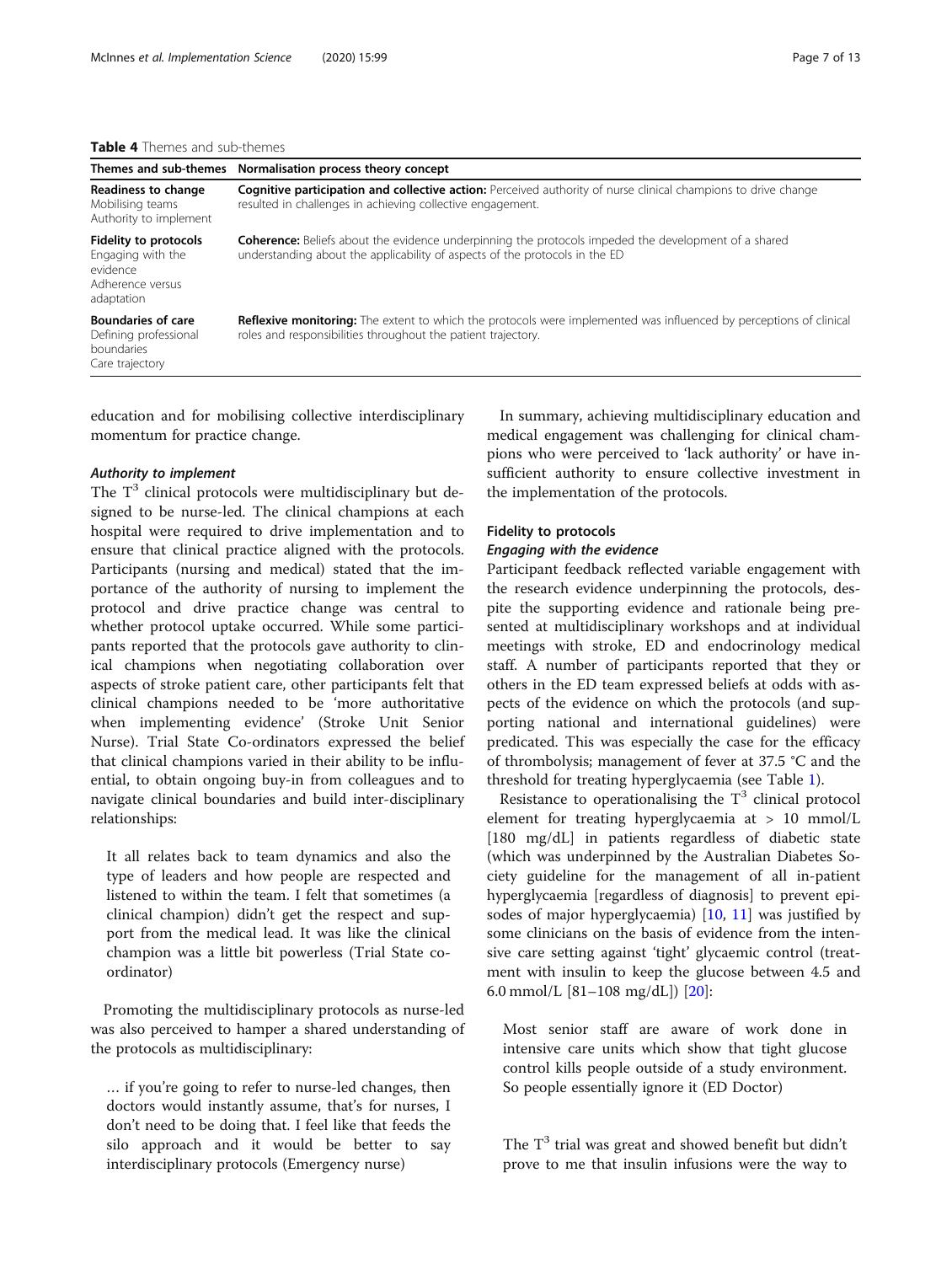go for stroke patients. I say this is because many trials had shown that intensive lowering of glycaemia was harmful (Stroke Unit Senior Nurse)

Similarly, for the protocol element pertaining to thrombolysis (Table [1](#page-2-0)), there was resistance to implementation despite this element being supported by high certainty research evidence. In addition, medical staff views about aspects of the evidence were reported to influence ED nurses and also had the knock-on effect of acting as a barrier to the implementation of all aspects of the protocols:

The entrenched resistance towards thrombolysis from some ED medical staff has an influence on ED nursing staff. (Stroke Unit Senior Nurse)

There is a culture of misunderstanding about risk versus benefits of thrombolysis. These views have filtered to nursing as well (Emergency Nurse)

The ED doctors were so resistant to thrombolysis that this was a barrier to implementing all protocol elements at our site (Stroke Unit Senior Nurse)

Despite multidisciplinary educational workshops and follow-up education, there were multiple comments that the implementation strategy relied on the evidence 'selling itself'. One participant noted that while this approach may be effective in a specialised setting such as a stroke unit, settings such as the ED where there are rapidly changing and competing clinical priorities as well as unfamiliarity with the evidence for stroke management, more intensive strategies might be needed.

#### Adherence versus adaptation

All elements of the  $T^3$  clinical protocols were expected to be implemented with only minor negotiated changes to align with local hospital policies such as administering insulin subcutaneously rather than intravenously. In contrast, examples of an unacceptable adaptation were not treating fever as per protocol or one-off glycaemic measurement rather than 6-hourly monitoring. While some intervention sites reported embedding the protocols into existing ED stroke pathways, others reported that in the dynamic ED environment focused on triage and assessment it was difficult to follow the protocols at all times, hence full adherence to all elements of the protocols was viewed as 'sustainable in parts' reflecting that adherence to the frequency required was challenging in the ED. This led to protocol modifications, and partial It's not that the protocol was difficult; there's a difference between the protocol and then people having the time or effort to actually think about and act on it (ED Doctor)

Little bits of the protocol would be dropped off here and there, like part of the temperature and glycaemia monitoring (Senior Emergency Nurse)

Getting temperature within the hour was more challenging than we realised. Particularly if they're getting thrombolysis within that first period of time (Stroke Unit Senior Nurse)

Modifications to the protocols also occurred when there were different recommendations in existing hospital documentation that conflicted with the protocols. This 'resulted in confusion' (ED doctor) and led to protocol adaptations:

Doctors are unhappy about giving insulin below 11 [mmol/L (198 mg/dL)]. The biggest challenge in protocol adherence was insulin (Emergency nurse)

To address this, required resources and time to develop new documentation requiring that had to be approved by hospital management and this happened rarely with previous practices often continued that conflicted with the protocols.

In summary, beliefs about the supporting evidence and conflict of the protocols with existing hospital policies and pathways led to low uptake of aspects of the protocols and also protocol modifications and adaptations.

#### Boundaries of care

#### Defining professional boundaries

There was a strong view expression that ED was not a place for delivery of the 'specialist' care needed for patients presenting with stroke. This was seen as being at odds with the role of ED staff as the first-line providers for patients in need of immediate attention. ED clinicians' views that stroke management is the 'specialist care' meant that delivery of the  $T^3$  clinical protocols was not seen as within the boundaries of ED practice:

Stroke is a specialist disease, therefore the patient shouldn't be in ED and we should have the stroke unit ringing us and saying 'How dare you still have my patient, get them up to me' (ED Doctor)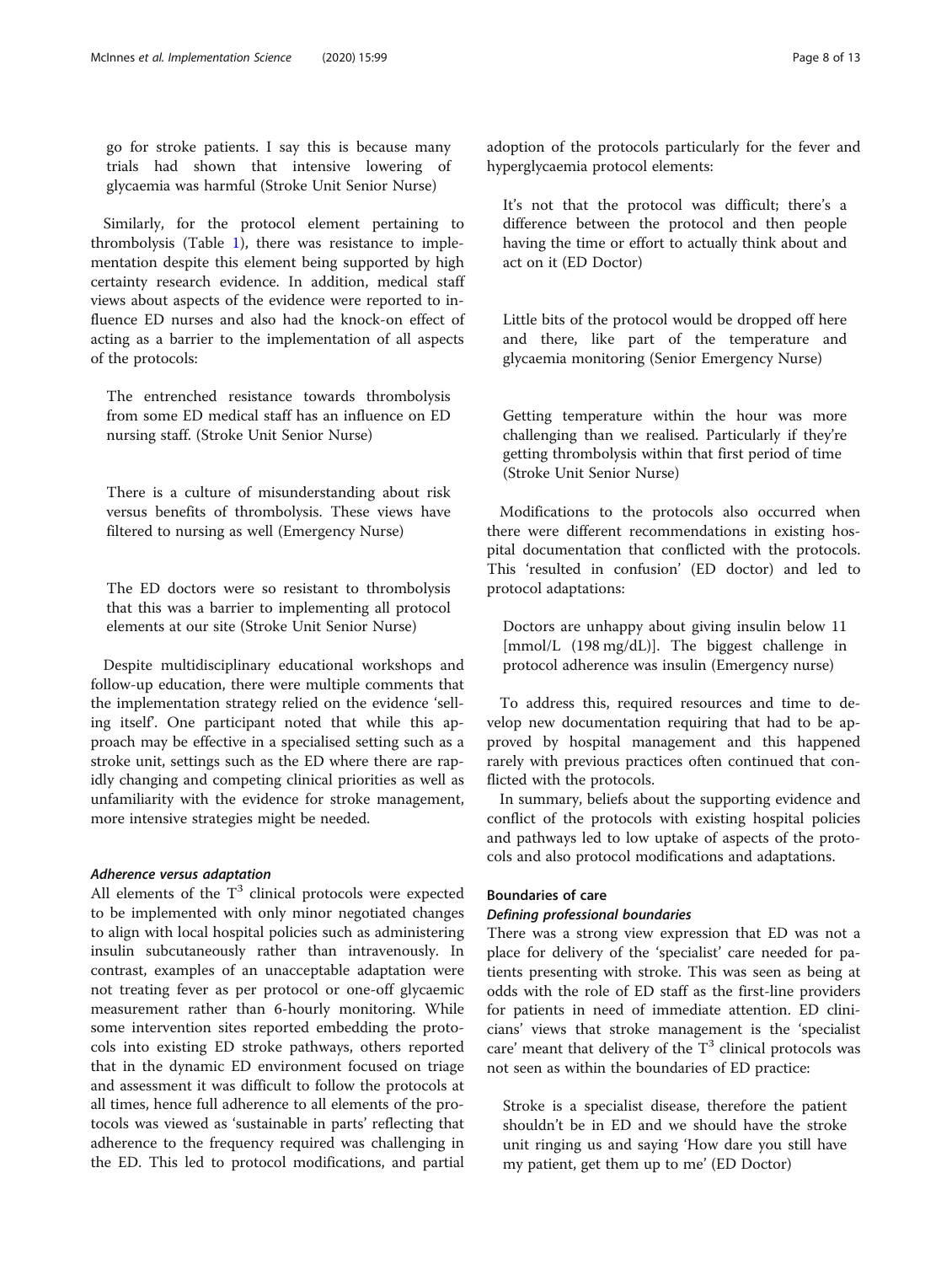Many comments highlighted that ED priorities are triage and assessment, and that once a diagnosis of stroke is made, the stroke team should take over as the ED has other urgent priorities:

In a busy ED what we can do acutely is set them up for thrombolysis. To be brutal and this is a slightly unfair comment, but the ED sees its job as almost done once we've booked the CT and let the stroke team know. I don't make a lot of excuses for that because there are a lot of other jobs that we need to do and other staff who can provide stroke care (ED Doctor)

Hence, boundaries were constructed through clinicians limiting their responsibilities to their specialist field and these boundaries impacted upon optimal protocol uptake.

#### Care trajectory

The combination of practical considerations of ED work priorities, beliefs that stroke required a suite of specialist care and the expectation that patients with stroke would be rapidly transferred from ED to a dedicated stroke unit (not borne out by the data [\[10](#page-11-0)]) also impeded protocol uptake. Related to professional boundaries, the care trajectory of a patient with acute stroke also influenced adherence to the protocols. Feedback from ED clinicians reflected an assumption that as part of the care trajectory for patients with stroke was timely transfer to the stroke unit (Table [1](#page-2-0)), then it was not seen as central for ED staff to fully adhere to the protocols for the ongoing monitoring and surveillance elements for fever and hyperglycaemia.

Almost all stroke centres have a very actively engaged stroke team who quickly pull patients out of ED. Therein lies the challenge because you get a loss of interest and engagement from ED (Stroke Unit Senior Nurse)

It would be relatively rare that we're doing protracted blood sugar or temperature measurements because most of these patients are now going to the ward 60-90 minutes after arrival in ED (ED Doctor)

In addition, once a patient with a stroke was assessed as being stable, then other patients were prioritised.

By definition, ED staff triage everything. So our nursing staff see the patient in the bed next door looks sicker and they're just going to ignore it and that's what they should do, because that's how EDs work (ED doctor)

If a stroke unit bed was unavailable, ED staff expressed a view that this 'tied up' ED staff beyond what was perceived to be the appropriate duration of care in ED for patients with stroke: Not our business … . In general, once they're admitted and waiting for a bed, unless they acutely deteriorate, we would take very little notice of them (ED Doctor).

In summary, the participant views were that the monitoring aspects of the T3 protocols to the required degree once the patient was stabilised was seen as disruptive to ED routine practice which has an emphasis on triage and assessment. Professional boundaries and the established care trajectory for patients with stroke were also used as a justification for not fully enacting the protocols until the patient was transferred from ED.

#### Discussion

This process evaluation provides important information specific to a contextualised understanding of the uptake of the T3 protocols and contributes knowledge to the broader field of implementation science. The findings are explainable through three themes with sub-themes that have identified, from the perspective of those involved in driving practice change that low medical engagement, beliefs about the supporting evidence held by ED clinicians and perceptions of professional boundaries influenced the implementation and uptake of nurse-led stroke protocols in the ED. These findings fill an important gap in the literature by providing insights into the challenges involved with implementing new and complex interventions for time-critical conditions such as stroke in the ED. The ED is a setting for which there is limited evidence for successful stroke care intervention uptake [\[21](#page-12-0)].

The application of the normalisation process theory helped to highlight some important findings. The theme Readiness to change showed that achieving medical engagement was difficult. This was despite multidisciplinary education workshops, individual meetings with medical staff to present the evidence and to clarify implementation responsibilities, and ongoing support and education 'top-ups.' Lack of sustained medical engagement and a perception that the clinical champions lacked the authority to lead multidisciplinary change were barriers to 'collective action' hampered that effective operationalization and integration of the protocols into everyday practice. Other research reports that for multidisciplinary 'buy-in' and effective implementation, a critical mass of champions from a range of disciplines is needed to support multidisciplinary practice change and also that compared with other healthcare staff, medical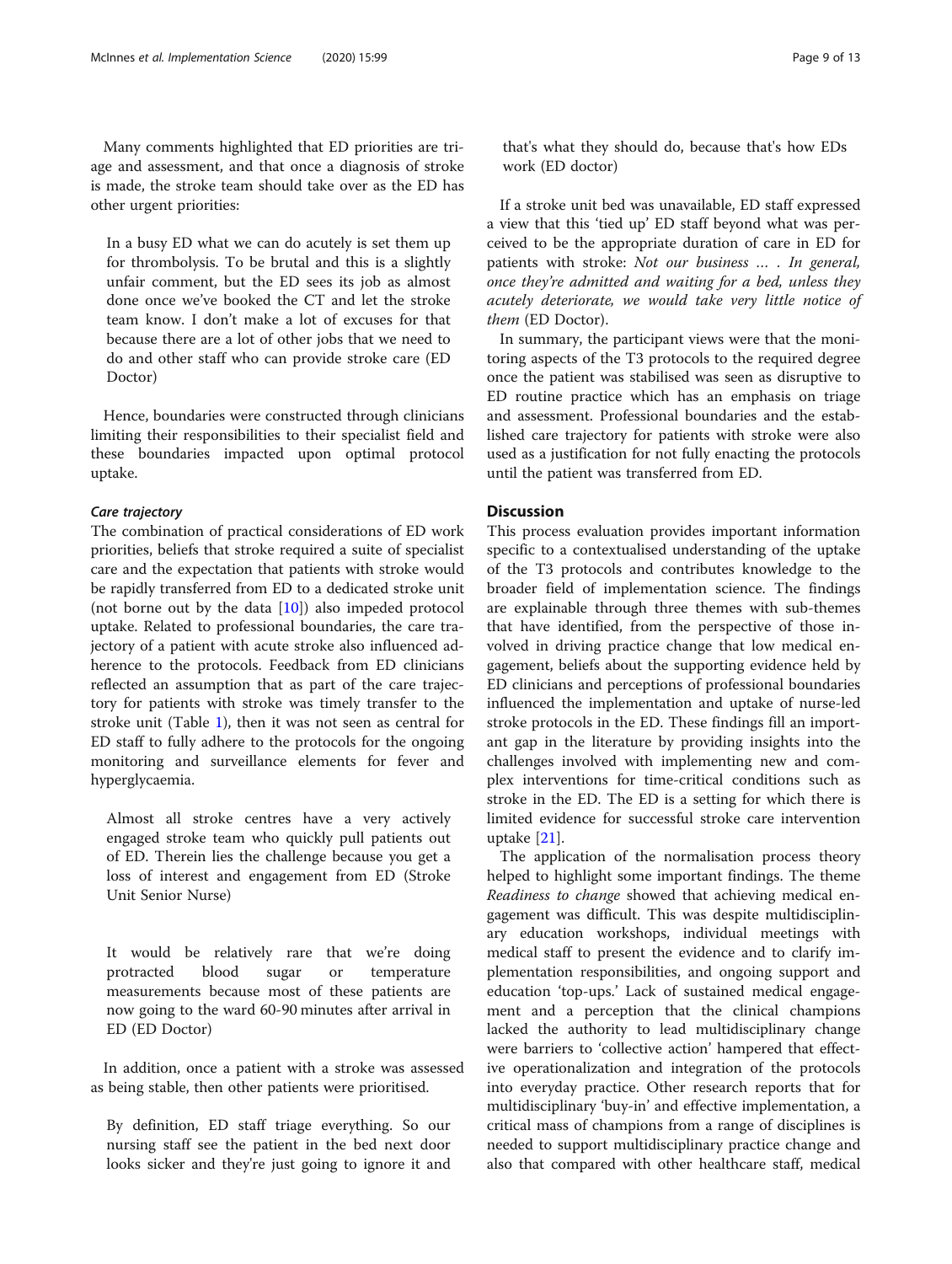doctors' involvement in interprofessional educational activities is low [[22](#page-12-0)–[24](#page-12-0)]. Recent research has highlighted the importance of several attributes of clinical champions that could be considered when selecting people to fulfil these roles: influence, ownership, physical presence at the point of change, persuasiveness, grit and participative leadership style [\[25\]](#page-12-0).

The theme *Fidelity to the protocols* illustrated the impact of entrenched beliefs about the supporting evidence. Staff acceptance and capacity to fully adhere to protocols is central to intervention fidelity [\[26](#page-12-0), [27](#page-12-0)]. Although minor protocol adaptations (described above) were permissible, full adherence to the 'minimum intervention elements' (Table [1\)](#page-2-0) was expected in order to deliver evidence-based care to improve patient outcomes [[4,](#page-11-0) [10](#page-11-0)]. However, beliefs about aspects of the evidence held by ED medical staff particularly about thrombolysis and hyperglycaemia management appeared to influence other clinical team members and this acted to mitigate against the full implementation of the protocols.

ED staff reported modifying the protocols because they perceived that full implementation of the protocols was time-consuming in relation to other urgent priorities. This was an unforeseen challenge and may indicate a lack of 'internalisation' of the protocols [[15\]](#page-12-0) by some clinical team members. Using normalisation process theory concepts, this means that while there was an agreement with the aims and expected benefits of protocol implementation, the value and importance of the supporting evidence and its applicability to the ED setting was not fully understood. Furthermore, using a normaliation process theory lens, it may be that a loss of 'cognitive participation' may have occurred after the initial multidisciplinary workshops where the supporting evidence and rationale of the protocols were presented [\[15,](#page-12-0) [16](#page-12-0)]. Overcoming clinician 'mindlines' and beliefs about the evidence is a vexing challenge in implementation science [\[28\]](#page-12-0) and in acute stroke management. This is particularly so in relation to the administration of thrombolysis, a key nursing and medical responsibility [[29](#page-12-0), [30](#page-12-0)] and a protocol element with clear evidence of effectiveness [[4](#page-11-0), [5](#page-11-0)]. As stated by some interviewees, bias against the use of tissue Plasminogen Activator in some sites, also resulted in low acceptance of other elements of the  $T^3$  clinical protocols. It is of concern that beliefs about aspects of the evidence (including international guidelines) supporting these evidence-based protocols can derail or 'de-legitimate' all elements of the protocols as well as inhibit the individual and collective action needed to embed and sustain the use of these protocols [[15,](#page-12-0) [16\]](#page-12-0). From the perspective of normalisation process theory, an individual appraisal by clinicians of the applicability of the evidence to the ED setting worked against the collective action needed to facilitate use and to normalise the use of the protocols in the ED. Other recent

research has shown that ED clinicians express low agreement with the evidence supporting tissue Plasminogen Activator use in acute stroke [[29,](#page-12-0) [30\]](#page-12-0). It is therefore possible that active and ongoing championing by key medical staff might have helped to reinforce the education given about the evidence that was part of the implementation strategy.

Boundaries of care revealed a tension between roles and responsibilities as they related to the different clinical contexts of ED and stroke specialist practice. Boundaries were constructed through clinicians limiting their responsibilities to their specialist field; the routine practicalities of patient transfer between departments and specialties, and through the availability of staff to care for a patient with acute stroke both in the ED and in the stroke unit. These findings are consistent with those from studies highlighting professional role and identity as important factors influencing intervention implementation [[31,](#page-12-0) [32\]](#page-12-0). There was a strong view that ED was not the place for the delivery of 'specialist' stroke care as ED staff are the first-line providers for patients in need of immediate attention. Australian data suggest that ED clinicians primarily attend to patients with fractures, burns and toxic effects of medicinal and non-medicinal substances drug overdoses, with a low volume of stroke pre-sentations [\[33](#page-12-0)]. Patients with acute stroke may therefore be regarded by ED clinicians as a lower priority, particularly as they do not present with pain and there is no bedside monitor to measure worsening cerebral infarction. In NPT terms, the assessment and understanding of the value of the T3 protocols for the ED setting (reflexive monitoring) appeared to be negatively impacted by perceptions of professional boundaries and expectations relating to clinical responsibilities at different stages of the patient care trajectory.

Our findings reinforce previous research aimed at implementing new and complex interventions for timecritical conditions in the ED. Results from an evaluation of the implementation of a protocol-based sepsis resuscitation in EDs in the USA highlights issues with performing time-sensitive critical care in the ED with the need for more ED time, resources and nursing staff [[34\]](#page-12-0). A Canadian study evaluating the barriers to implementation of therapeutic hypothermia for cardiac arrest patients in the ED also found that ED staff were reluctant to initiate this time-critical treatment which they considered to be an intensive care unit intervention, with participants describing the ED as 'treat and go' [\[35](#page-12-0)]. Decreased motivation to adopt changes is not uncommon when staff does not consider the intervention as part of their role [[36\]](#page-12-0).

There was also a belief that stroke patients would rapidly transfer out of ED to a stroke unit bed (not borne out by the results of our quantitative analysis [\[11](#page-11-0)]). The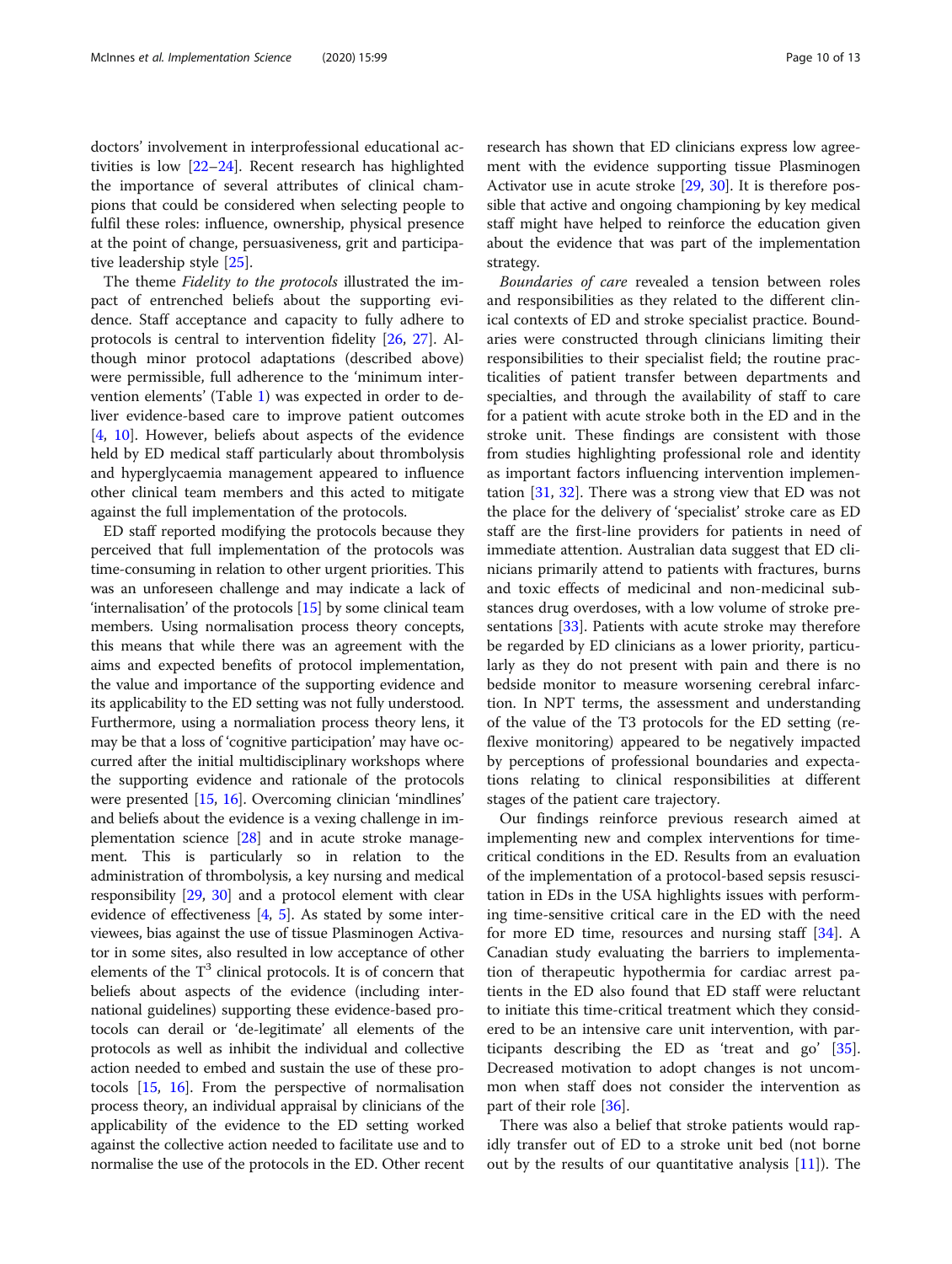clinical implications of this were that stroke patients did not receive the full complement of protocol care while waiting for a stroke unit bed. In normalisation process theory terms, a low value was attached to fully enacting the protocols, irrespective of the benefits to patients with stroke [\[15](#page-12-0), [16](#page-12-0)]. Given that the  $T^3$  clinical protocols have resulted in significant reductions in death and dependency following a stroke in a previous trial conducted in the acute care setting [\[4](#page-11-0)], further exploration is needed about how to ensure patients with stroke receive the full complement of evidence-based management throughout the care trajectory.

The implementation science implications of our study suggest that in the ED setting, if changes are perceived by ED staff to be related to therapeutic interventions beyond those required for a very acute or resuscitation situation then full implementation is likely to be compromised. The findings of a recent study show that the introduction of guidelines into EDs is likely to be unsuccessful if guidelines interfere with ED workflow [\[9\]](#page-11-0). ED workflow may therefore compromise the uptake of evidence-based protocol care. Studies have also demonstrated the inability of staff to prioritise new interventions in the ED where these interventions are considered to be outside the role of ED staff which is focused on hyper-acute patients and maintaining patient workflow [\[31,](#page-12-0) [36\]](#page-12-0). Other stroke implementation trials have also experienced similar difficulties in effecting practice change and protocol uptake and cited workforce shortages and the nature of ED workflow as reasons [\[10,](#page-11-0) [29,](#page-12-0) [30](#page-12-0)]

Despite the potential for the  $T^3$  clinical protocols to significantly improve patient outcomes, in common with the findings of other studies, successful implementation in hospital systems is not always achieved [\[36](#page-12-0)]. The extent to which evidence-based practice is adopted and sustained in clinical service environments is variable and dependent on a range of organisational and contextual factors that may be unrelated to the strength of the evidence or the best intentions of clinicians [[36](#page-12-0)]. Where considerable preparatory and ongoing work has occurred, as in our trial, systematically identifying barriers and facilitators, matching to behaviour change techniques [[11](#page-11-0)–[13\]](#page-11-0) and developing site action plans may also influence evidence adoption. Contextual and organisational pressures within which behavioural change occurs may override these implementation efforts and may not be able to be ameliorated within the context of a trial [[36\]](#page-12-0). A challenge of implementation science research is determining effective implementation strategies to address these complex and unforeseen barriers within the constraints of a trial [[37](#page-12-0)].

#### Strengths and limitations

The main strength of this process evaluation is the representation from different perspectives of the factors influencing protocol uptake in the emergency department. This study met key recommendations for process evaluation [\[14,](#page-12-0) [17](#page-12-0)], namely that the study was planned a priori to evaluate contextual factors impacting upon the implementation of the  $T<sup>3</sup>$  Trial protocols from the viewpoint of clinical and support staff (Trial State Coordinators) involved in the implementation. However, as the process evaluation was conducted at the completion of the  $T^3$  trial, it is possible that participants may not have recalled some details of the implementation process. The researchers were independent of the  $T^3$  research team, blind to the main study findings and had the required qualifications to undertake the process evaluation. The use of normalisation process theory to inform the interview schedule, coding and interpretation added depth to the analysis and interpretation of results lending an understanding of factors that supported or constrained normalisation of the intervention into routine practice. We have provided a clear documented audit trail of methods and analysis methods to enable assessment of the rigor of the approach and transferability of findings to other settings. Themes are linked to participant quotes to demonstrate the grounding of the findings in the data.

In common with other studies, there are a few limitations. Data were collected until saturation, but it is possible that more experiences may have been found from additional interviews. However, there was good representation of participants from a range of clinical backgrounds ensuring transferability. Given that the trial included only hospitals with a dedicated stroke team and unit means that these findings may not be generalisable to hospitals with fewer specialist resources for stroke.

#### Conclusions

A systematic adaptation of a previously successful nurseled protocol intervention in stroke units and a theoretically informed implementation intervention could not overcome complex individual and contextual factors. These findings add to the body of knowledge about the implementation of research evidence into clinical practice in the ED setting and will help guide the implementation of future interventions for acute stroke care in the ED. In particular, future implementation interventions in the ED might want to consider strategies to address barriers such as beliefs about the evidence, whether clinical champions are invested with sufficient authority to facilitate collective change in a busy and dynamic clinical setting and the impact of professional boundaries on perceptions of clinical responsibility for executing protocols. Alternative models of care for patients presenting with stroke to the ED should be considered to ensure evidence-based treatment of patients with stroke outside of stroke units.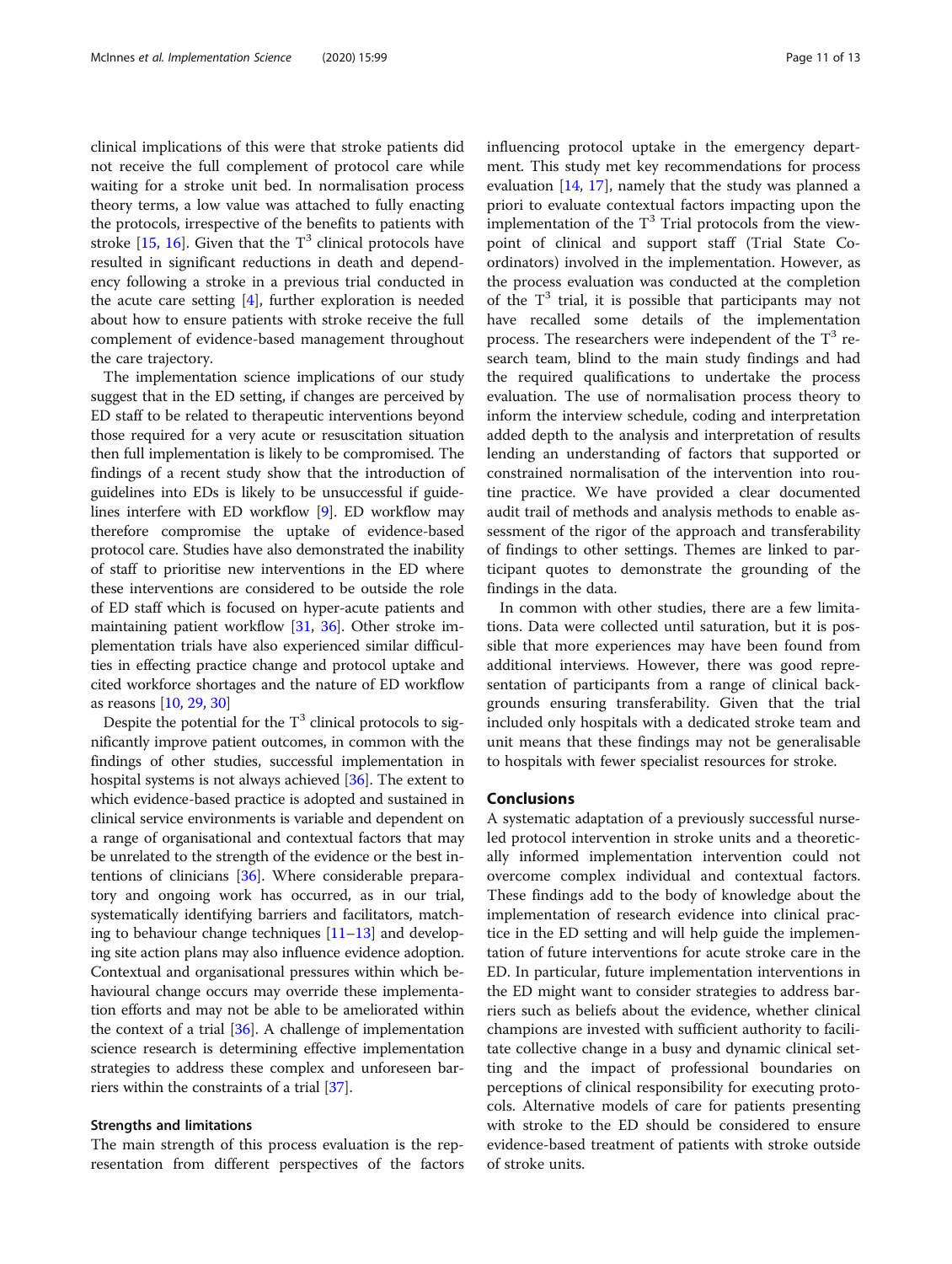#### <span id="page-11-0"></span>Abbreviations

ASU: Acute stroke unit; ED: Emergency department; NPT: Normalisation process theory; TDF: Theoretical Domains Framework; RCT: Randomised controlled trial; Thrombolysis: Tissue plasminogen activator

#### Acknowledgements

The authors would like to thank all study participants for their time and involvement in the research. Our thanks to Dr. Anne Gardner and Emeritus Professor Glenn Gardner for conducting the evaluation.

#### Authors' contributions

EM, RP, SM, SD, DC, AG, GG and JG contributed to the design of the study. AG, GG, EM and RP analysed the data. EM drafted the manuscript. All authors critically revised the intellectual content of the manuscript. EM, RP, SM, SD and OF made substantial contributions to the manuscript. The authors read and approved the final manuscript.

#### Funding

The T<sup>3</sup> Trial was funded by a NHMRC Project Grant 1024812 (2012–2017). The following authors received research fellowship funding from the NHMRC: Dominique Cadilhac (co-funded with Heart Foundation: 1063761 and 1154273) and Chris Levi (Practitioner: 1043913). Jeremy Grimshaw holds a Canada Research Chair in Health Knowledge Transfer and Uptake. Non-material support provided by the trial sponsor, Australian Catholic University, to house members of the trial team including authors SM, SD, EM, RP, OF, VS and LC.

#### Availability of data and materials

The datasets used and analysed during the current study are available from the corresponding author on reasonable request.

#### Ethics approval and consent to participate

Ethics approval was obtained from the following Human Research Ethics Committees: Australian Catholic University (2012 16 N), Sydney Local Health (Royal Prince Alfred Hospital Zone) (HREC/12/RPAH/32) (New South Wales Lead Ethics Committee); Australian Capital Territory Government Health Directorate (ETH.1.13.009); Uniting Care Health (1231); The Alfred, Melbourne (503/12); Northeast Health, Wangaratta; and South West Healthcare, Warrnambool (5/2012).

Participants provided written informed consent for involvement in the semistructured interviews.

#### Consent for publication

Not applicable.

#### Competing interests

During the duration of the trial and following receipt of funding, SM was appointed to the Research Committee of the National Health and Medical Research Council (NHMRC). Other authors declare that they have no competing interests. The sponsors of the study had no role in the study design, data collection, data analysis, data interpretation or preparation of the manuscript.

#### Author details

<sup>1</sup>Nursing Research Institute - St Vincent's Health Network Sydney, St Vincent's Hospital Melbourne & Australian Catholic University, School of Nursing, Midwifery & Paramedicine, Australian Catholic University, Level 4, Daniel Mannix Building, Brunswick Street, Fitzroy, Victoria 3065, Australia. <sup>2</sup>Nursing Research Institute - St Vincent's Health Network Sydney, St Vincent's Hospital Melbourne & Australian Catholic University, Level 5, deLacy Building, Victoria Street, Darlinghurst, New South Wales 2010, Australia. <sup>3</sup>Nursing Research Institute - St Vincent's Health Network Sydney, St Vincent's Hospital Melbourne & Australian Catholic University, Level 2, Signadou Building, Australian Catholic University, 223 Antill Street, Watson, Australian Capital Territory 2602, Australia. <sup>4</sup>Department of Neurosurgery, University of Melbourne and Royal Melbourne Hospital, Grattan Street, Parkville, Victoria 3050, Australia. <sup>5</sup>Formerly: Nursing Research Institute - St Vincent's Health Network Sydney, St Vincent's Hospital Melbourne & Australian Catholic University, Victoria, Australia. <sup>6</sup>Centre for Diabetes and Endocrinology Research, Westmead Hospital and University of Sydney, Westmead, Sydney, New South Wales, Australia. <sup>7</sup> Stroke and Ageing Research, School of Clinical Sciences at Monash Health, Monash University, Clayton, Victoria, Australia. <sup>8</sup> Florey Institute of Neuroscience and Mental Health, University of Melbourne,

Parkville, Victoria, Australia. <sup>9</sup>Clinical Epidemiology Program, Ottawa Health Research Institute, Ottawa Hospital – General Campus, Centre for Practice-Changing Research (CPCR), 501 Smyth Road, Room 1286, Ottawa, Ontario K1H 8 L6, Canada. <sup>10</sup>Department of Medicine, University of Ottawa, 451 Smyth Road, Ottawa, Ontario K1H 8 M5, Canada. <sup>11</sup>The Sydney Partnership for Health Education Research & Enterprise (SPHERE), University of New South Wales, Liverpool, New South Wales, Australia. <sup>12</sup>School of Nursing and Midwifery, Deakin University, Geelong, Victoria, Australia. <sup>13</sup>Centre for Quality and Patient Safety Research, Institute for Health Transformation, Deakin University, Geelong, Victoria 3220, Australia. <sup>14</sup>School of Medicine and Public Health, University of Newcastle, Newcastle, New South Wales, Australia. 15Department of Medicine, Monash University, Melbourne, Victoria 3800, Australia. <sup>16</sup>Neurosciences Clinical Institute, Epworth Hospital, Richmond, Victoria 3121, Australia. 17Department of Surgery, Central Clinical School, Monash University, Melbourne, Victoria 3800, Australia. 18Faculty of Science, Engineering and Technology, Swinburne University of Technology, Melbourne, Australia. 19Nulungu Research Institute, University of Notre Dame Australia, Broome, Western Australia, Australia. <sup>20</sup>National Centre for Epidemiology and Population Health (NCEPH), Australian National University, Canberra, Australian Capital Territory 0200, Australia. <sup>21</sup>School of Medicine and Public Health, The University of Newcastle, Callaghan, New South Wales 2308, Australia.

#### Received: 28 April 2020 Accepted: 19 October 2020 Published online: 04 November 2020

#### References

- 1. GBD 2016 Stroke Collaborators. Global, regional, and national burden of stroke, 1990–2016: a systematic analysis for the global burden of disease. Lancet Neurol. 2019;18:439–58.
- Luengo-Fernandez R, Violato NM, Candio P, Leal J. Economic burden of stroke across Europe: a population-based cost analysis. Eur Stroke J. 2019; 5(1):17–25.
- 3. Deloitte Access Economics. The economic impact of stroke in Australia. Melbourne: Stroke Foundation; 2013.
- 4. Middleton S, McElduff P, Ward J, Grimshaw JM, Dale S, D'Este C, et al. Implementation of evidence-based treatment protocols to manage fever, hyperglycaemia, and swallowing dysfunction in acute stroke (QASC): a cluster randomised controlled trial. Lancet. 2011;378(9804):1699–706.
- 5. Stroke Foundation. Clinical guidelines for stroke management. Melbourne: Stroke Foundation; 2019.
- 6. Australasian College for Emergency Medicine. Guidelines on the implementation of the Australasian triage scale in emergency departments. Victoria: Australasian College for Emergency Medicine; 2000.
- 7. Australian Clinical Trials Alliance. Economic evaluation of investigatorinitiated clinical trials conducted by networks. Sydney: Australian Commission on Safety and Quality in Health Care; 2017.
- Stroke Foundation. National stroke audit acute services report. Melbourne: Stroke Foundation; 2019.
- 9. Kirk JW, Sivertsen DM, Petersen J, Nilsen P, Petersen HV. Barriers and facilitators for implementing a new screening tool in an emergency department: a qualitative study applying the theoretical domains framework. J Clin Nurs. 2016;25(19-20):2786–97.
- 10. Middleton S, Dale S, Cheung NW, Cadilhac DA, Grimshaw JM, Levi C, et al. Nurse-initiated acute stroke care in emergency departments: the triage, treatment, and transfer implementation cluster randomized controlled trial. Stroke. 2019;50(6):1346–55.
- 11. Craig LE, Churilov L, Olenko L, Cadilhac DA, Grimley R, Dale S, et al. Testing a systematic approach to identify and prioritise barriers to successful implementation of a complex healthcare intervention. BMC Med Res Methodol. 2017;17(1):24.
- 12. Craig LE, McInnes E, Taylor N, Grimley R, Cadilhac DA, Considine J, et al. Identifying the barriers and enablers for a triage, treatment, and transfer clinical intervention to manage acute stroke patients in the emergency department: a systematic review using the theoretical domains framework (TDF). Implement Sci. 2016;11(1):157.
- 13. Craig LE, Taylor N, Grimley R, Cadilhac DA, McInnes E, Phillips R, et al. Development of a theory-informed implementation intervention to improve the triage, treatment and transfer of stroke patients in emergency departments using the theoretical domains framework (TDF): the T 3 trial. Implement Sci. 2017;12(1):88.